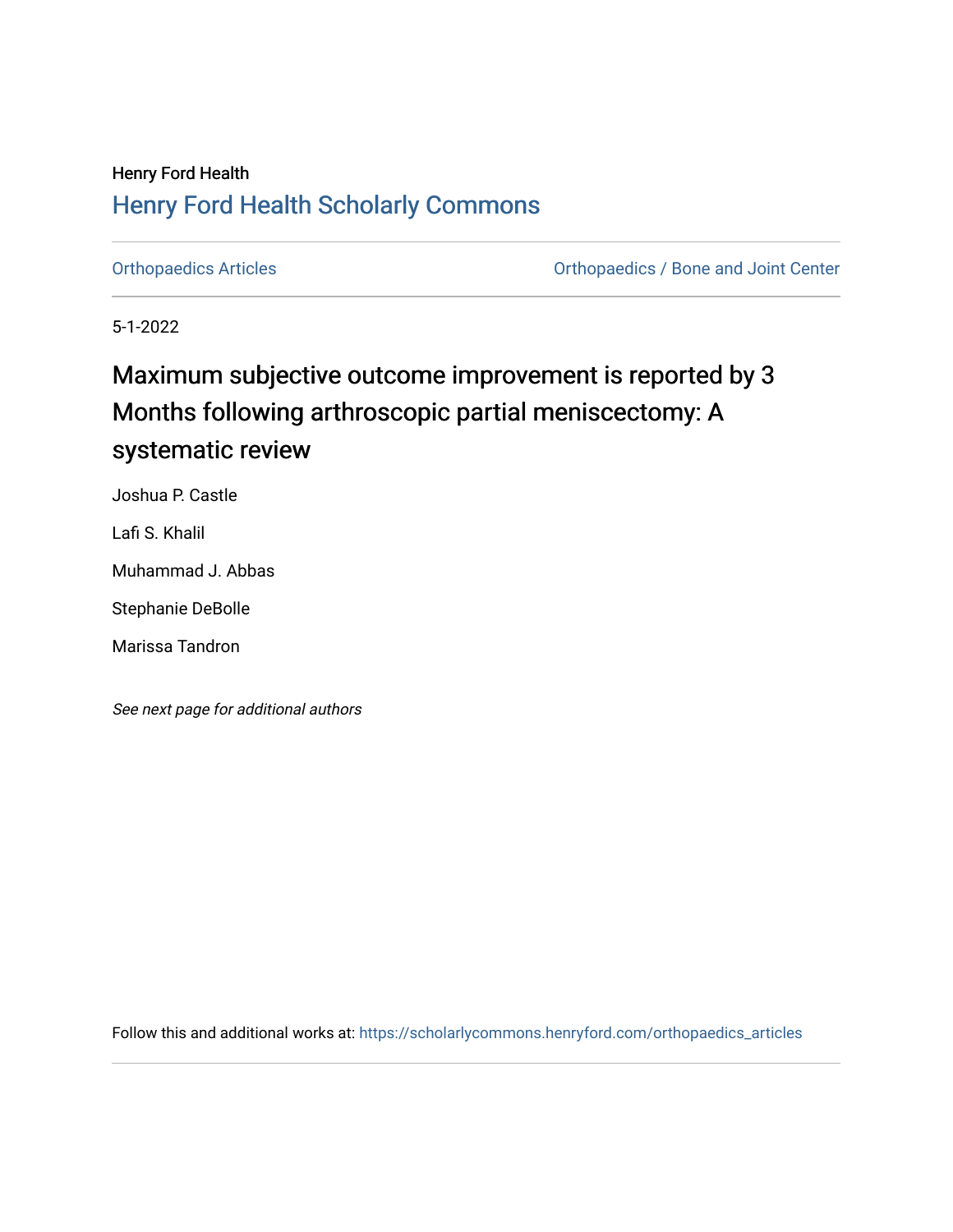# Authors

Joshua P. Castle, Lafi S. Khalil, Muhammad J. Abbas, Stephanie DeBolle, Marissa Tandron, Austin G. Cross, Guillermo A. Rodriguez, and Kelechi R. Okoroha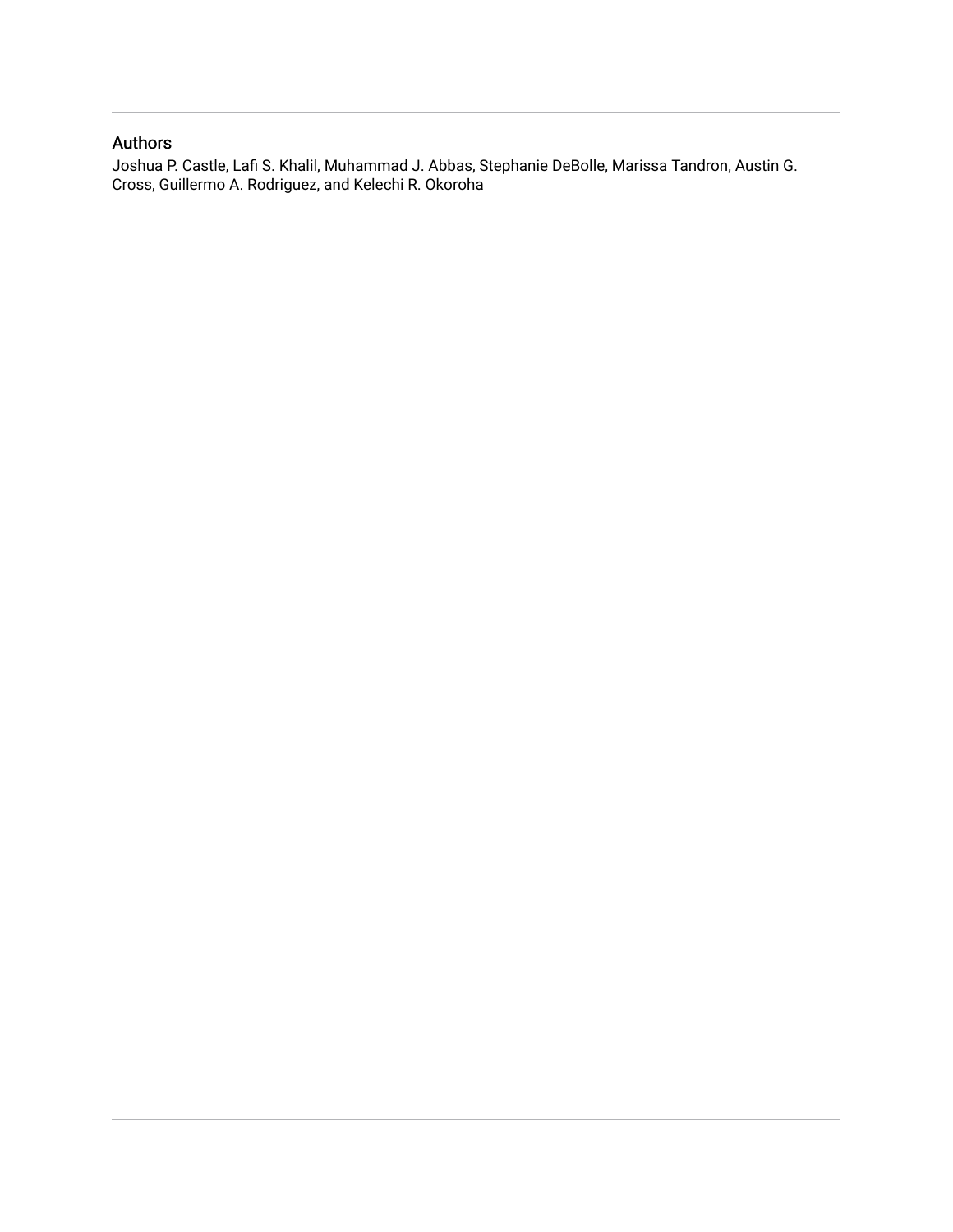

Contents lists available at [ScienceDirect](www.sciencedirect.com/science/journal/0972978X)

# Journal of Orthopaedics



journal homepage: [www.elsevier.com/locate/jor](https://www.elsevier.com/locate/jor)

# Maximum subjective outcome improvement is reported by 3 months following arthroscopic partial meniscectomy: A systematic review

Joshua P. Castle, M.D. <sup>a, \*</sup>, Lafi S. Khalil, M.D. <sup>a</sup>, Muhammad J. Abbas, B.S. <sup>a</sup>, Stephanie DeBolle, M.D., M.B.A. <sup>a</sup>, Marissa Tandron, M.D. <sup>b</sup>, Austin G. Cross, B.S. <sup>a</sup>, Guillermo A. Rodriguez, M.D. <sup>b</sup>, Kelechi R. Okoroha, M.D.<sup>c</sup>

<sup>a</sup> *Henry Ford Hospital, Department of Orthopedic Surgery, 2799 W. Grand Blvd, Detroit, MI, 48202, USA* 

<sup>b</sup> *Wayne State University School of Medicine, 540 E Canfield St, Detroit, MI, 48201, USA* 

<sup>c</sup> *The Mayo Clinic, Department of Orthopaedic Surgery, Division of Sports Medicine, Rochester, MN, USA* 

# ARTICLE INFO

*Keywords:*  Meniscus Meniscectomy Meniscal tear Arthroscopic Knee Maximal medical improvement Patient-reported outcome measures

# ABSTRACT

*Purpose:* To review patient outcomes in the literature following arthroscopic partial meniscectomy (APM) in order to identify when patients report reaching subjective maximal improvement postoperatively. *Methods:* A systematic review of the literature from January 2004 to August 2019 was conducted using PRISMA guidelines to identify articles evaluating patient-reported outcome measures (PROMs) up to a minimum of 6 months after APM in patients *>*18 years old. Studies were excluded if additional interventions were performed such as repairs, ligamentous reconstruction or repair, cartilaginous manipulation, or revision surgery. PROMs were pooled between studies at preoperative, 3 months, 6 months, 1 year, and 2 year time points. Weighted averages were used within a mixed model method in order to account for the differences in sample size and variance among studies. Significant improvements in PROMs at various time intervals were statistically analyzed using minimal clinically important difference.

*Results:* A total of 12 studies including 1663 patients who underwent APM were selected for the review. The pooled cohort consisted of 1033 (62%) males and 630 (38%) females. Significant improvements were demonstrated from preoperative scores to 3 months postoperatively in Knee Injury and Osteoarthritis Outcome Score subcategories, Lysholm, and visual analog scale scores while no differences were found for Tegner and International Knee Documentation Committee scores. Although statistically significant improvement in PROMs remained at all postoperative time points compared to preoperative scores, no significant differences were observed after 3 months postoperatively.

*Conclusions:* Patients undergoing APM had significant mean changes in legacy PROMs by 3 months postoperatively that exceeded given minimal clinically important difference values, without further clinically important improvement reported up to 2 years postoperatively. *Study design:* Level III, systematic review.

# **1. Introduction**

Meniscal tears are one of the most common orthopedic injuries, with a reported prevalence of 61 cases per 100,00 people in the United States.<sup>1</sup> The etiology of meniscal tears can vary widely and concomitant injuries are common. Athletes performing rapid accelerations/decelerations while changing direction may cause an excessive rotational force applied across the tibiofemoral joint resulting in acute meniscal tears. Alternatively, chronic or degenerative meniscal tears can result after years of degenerative pathology.<sup>2,3</sup> For patients with persistent symptoms despite conservative treatments, arthroscopic partial meniscectomy (APM) can be a surgical option and is among the most commonly performed orthopedic surgeries.<sup>4,5</sup> With an increasing rate of meniscal injuries in the general population, the number of APM

<https://doi.org/10.1016/j.jor.2022.04.007>

Available online 14 April 2022 0972-978X/© 2022 Professor P K Surendran Memorial Education Foundation. Published by Elsevier B.V. All rights reserved. Received 3 February 2022; Received in revised form 3 April 2022; Accepted 11 April 2022

<sup>\*</sup> Corresponding author. Department of Orthopaedic Surgery, 2799 W. Grand Blvd, Detroit, MI, 48202, USA.

*E-mail addresses:* [Joshua.p.castle@gmail.com](mailto:Joshua.p.castle@gmail.com) (J.P. Castle), [lskhalil@gmail.com](mailto:lskhalil@gmail.com) (L.S. Khalil), [fh1408@wayne.com](mailto:fh1408@wayne.com) (M.J. Abbas), [sadebolle@gmail.com](mailto:sadebolle@gmail.com)  (S. DeBolle), [marissatandron@gmail.com](mailto:marissatandron@gmail.com) (M. Tandron), [austingcross@gmail.com](mailto:austingcross@gmail.com) (A.G. Cross), [guillermo0390@gmail.com](mailto:guillermo0390@gmail.com) (G.A. Rodriguez), [krokoroha@gmail.](mailto:krokoroha@gmail.com)  [com](mailto:krokoroha@gmail.com) (K.R. Okoroha).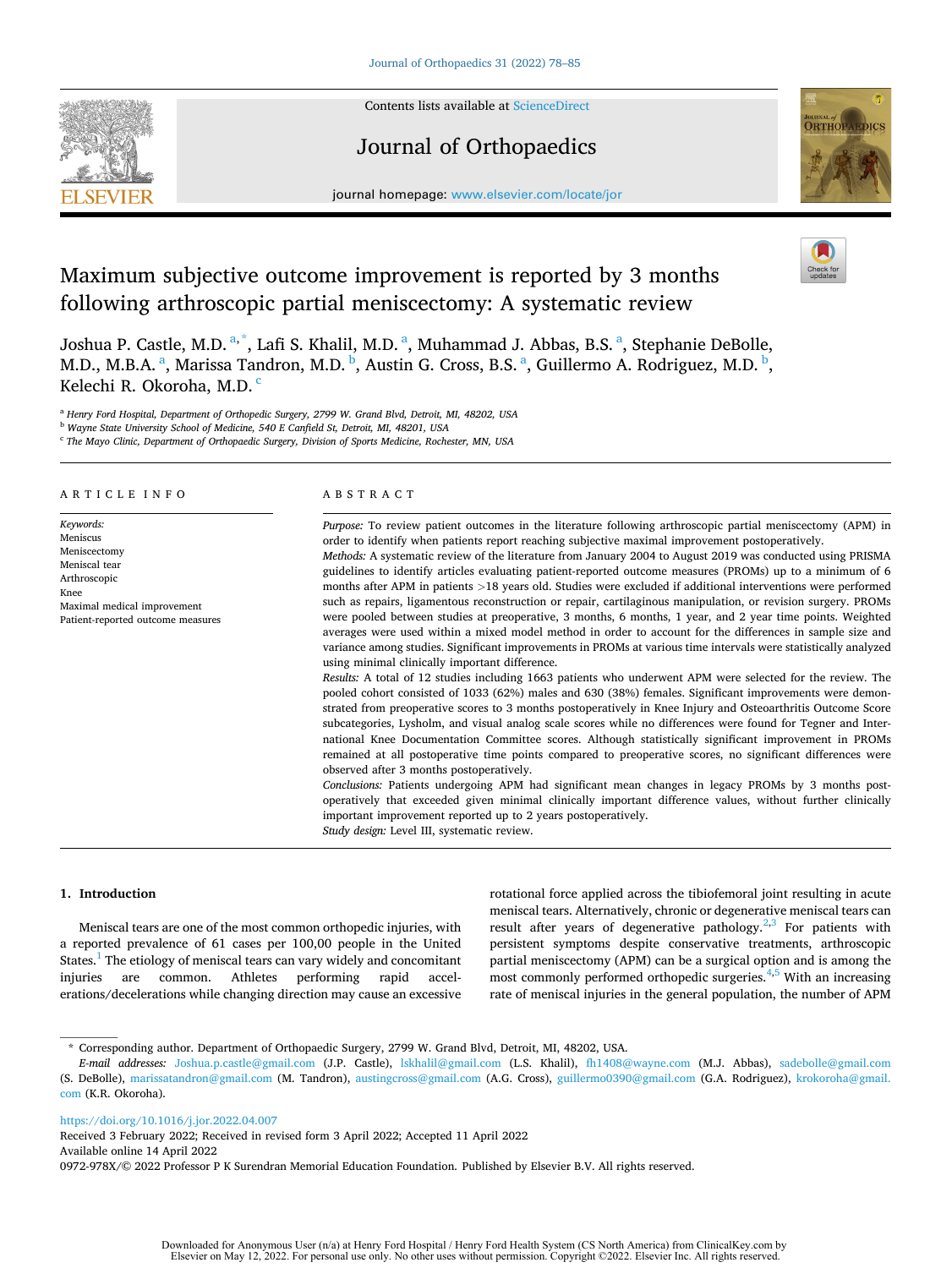has risen substantially over the last 25 years, with over half a million being performed a year. $4,6$ 

Patient outcomes following APMs have been extensively studied in the form of objective clinical findings as well as subjective patientreported outcome measurements (PROMs). $7-10$  These outcome measures allow physicians and researchers to quantify both objective and subjective progress during the recovery period after surgery to better elucidate clinical expectations. APM has been shown to result in significant improvements in objective clinical outcomes, such as range of motion, following surgery.[11 Some commonly reported legacy PROMs in](#page-8-0)  the literature include visual analog scale (VAS), Knee Injury and Osteoarthritis Outcome Score (KOOS), Tegner, International Knee Documentation Committee (IKDC), and Lysholm scores. $^{7,9,12-15}$  $^{7,9,12-15}$  $^{7,9,12-15}$  These PROMs enable patients to subjectively report their symptoms, activity, function, and whether they have returned to their preinjury baseline. Following APM, patients subjectively report improved function, pain, and quality of life when compared to a preoperative baseline.<sup>16,1</sup> Compared to nonoperative treatment, patients' short-term and long-term postoperative objective and subjective outcomes following APM have demonstrated success and satisfaction.<sup> $7-9,13-15,18$  $7-9,13-15,18$  $7-9,13-15,18$ </sup> Nevertheless, one disadvantage of the vast array of legacy PROMs reported in the literature is the lack of intuitive scoring systems and inability to standardize the scores, making it difficult for providers to compare and analyze outcomes. Even more so, achieving minimal clinically important differences (MCID) in these PROMs vary by scale, thereby making it difficult to understand the true improvement from surgical intervention as reported by patients. A concise summary of subjectively reported patient outcomes following APM is useful in guiding patient expectations through a common operative and postoperative course.

Orthopedic surgeons are performing APM for meniscal tears at increasing rates. Given that recent literature has demonstrated optimal outcomes for both operative and nonoperative management of meniscal tears, it is of paramount importance to use both objective and subjective outcomes in the clinic setting to help guide and monitor patient progress throughout the course of their treatment.<sup>19</sup> Using PROMs enables physicians to understand when patients feel they are improving after an intervention, providing a tool physicians can utilize to educate patients on their course and help facilitate realistic timelines and expectations for their patients. The purpose of this study was to review patient outcomes in the literature following APM in order to identify when patients report reaching subjective maximal improvement postoperatively. Given previous literature on maximal subjective improvement following knee surgery, we hypothesized that patients would reach a maximal level of improvement at 6 months after an APM and would not demonstrate any improvements beyond this time point. $^{20}$  $^{20}$  $^{20}$ 

# **2. Methods**

# *2.1. Research framework*

A systematic review was performed in accordance with the guidelines of Preferred Reporting Items for Systematic Reviews and Meta-Analysis (PRISMA).<sup>[21](#page-8-0)</sup>

A search of PubMed was performed on August 15, 2019, to include articles in the English language published from Jan 1, 2004 to August 15, 2019 with the following search terms: *Lysholm, Tegner Activity Scale, SF-12, Knee Society Score, Cincinnati Rating System, Knee Injury and Osteoarthritis Outcome Score, KOOS, Patient Reported Outcomes Measurement Information, PROMIS, IKDC, International Knee Documentation Committee, Patient-Reported Outcomes, Patient-Reported Outcome Measur-, Outcome Measur-, Outcome Scores, Patient Reported Outcome Measures,*  and *Patient Outcome Assessment.* These were in combination with the medial subject headings *partial* and *meniscectomies, meniscectomy,* or *meniscus/surgery,* under the subheading of *surgery.* This search yielded 280 articles. Selection criteria included studies that reported clinical outcome scores after APM without additional treatments or

interventions in adult patients *>*18 years of age at any time greater than 6 months after surgical intervention. The titles and abstracts of the resulting studies were reviewed by 6 independent reviewers. The full text of the article was reviewed if the abstract mentioned the collection of clinical outcome scores at least 6 months postoperatively in adult patients *>*18 years of age who underwent an APM without additional intervention, or if there was uncertainty about outcome reporting. The citations of included articles were also reviewed to identify articles that were missed by the initial query, none of which were found. Studies that met inclusion criteria and reported outcomes at an additional time point beyond 6 months were also included in this investigation [\(Fig. 1\)](#page-4-0). A total of 209 articles were excluded if additional interventions were performed such as repairs, ligamentous reconstruction or repair, cartilaginous manipulation, revisions, if the patient was under 18 years of age, research conducted prior to 2000, follow-up and outcome reporting were less than 6 months postoperatively, or level of evidence was below level III, and articles that were meta-analyses or systematic reviews. Articles were excluded if data were not reported or if data were incomplete for outcome scores. Since performing our initial search from 2004 to 2019, additional relevant articles were published related to APM. However, these studies did not meet our inclusion criteria to be incorporated into our analysis due to limitations in incomplete outcomes of interest, limited time follow up *<* 6 months, and additional concomitant procedures.<sup>[10,19,2](#page-8-0)2-2</sup>

# *2.2. Data extraction*

Reviewers independently extracted data points from included articles. Data extraction included title, first author, date of publication, study design, study intervention, number of subjects, level of evidence, pathology of meniscal injury, arthroscopic grading of arthritis, and PROMs used and at which time points. Clinical outcome scores included KOOS, IKDC, Lysholm, Tegner Activity Scale, Western Ontario Meniscal Evaluation Tool, and VAS. Based on previous literature,  $20$  a distribution-based method constructed from statistical characteristics of the obtained samples was used to calculate MCID for those outcome metrics that had a calculated MCID.<sup>[20,](#page-8-0)25-28</sup> MCID were previously established for the IKDC (MCID = 9) and Lysholm (MCID = 10). An MCID was also established for each subscore of the KOOS: Pain (MCID = 6–6.1), Symptoms (MCID = 5–8.5), Activities of Daily Living (MCID = 7–8), Sports (MCID = 5.8), and Quality of Life (MCID = 7–7.2).  $^{20,29,30}$  In the case of multiple MCID previously reported for an individual PROM, the smallest MCID was used for analysis. For scores without an established MCID, statistical significance was used to analyze the change in outcome measures.

# *2.3. Data analysis*

Clinical outcomes were evaluated at 5 time points: these include preoperatively, 3 months, 6 months, 1 year, and 2 years postoperatively. Reported means and standard deviations were collected and evaluated for all PROMs. Study medians were used in the place of means for studies that did not provide such values. If standard deviations were not provided but 95% confidence intervals were presented, the standard deviation was computed using the sample size and mean. Also, if only an interquartile range was reported, a standard of deviation was determined by assuming a normal distribution and dividing the interquartile range by 1.35. Risk of bias was evaluated using the validated Methodological Index for Non-randomized Studies (MINORS) instrument to rate the quality of investigations. $31$  The MINORS criteria is a 24-point scale for comparative studies and 16-point scale for non-comparative studies, with the score reported as a percentage of total possible points. A higher MINORS criteria score is indicative of a higher methodological quality of the given study.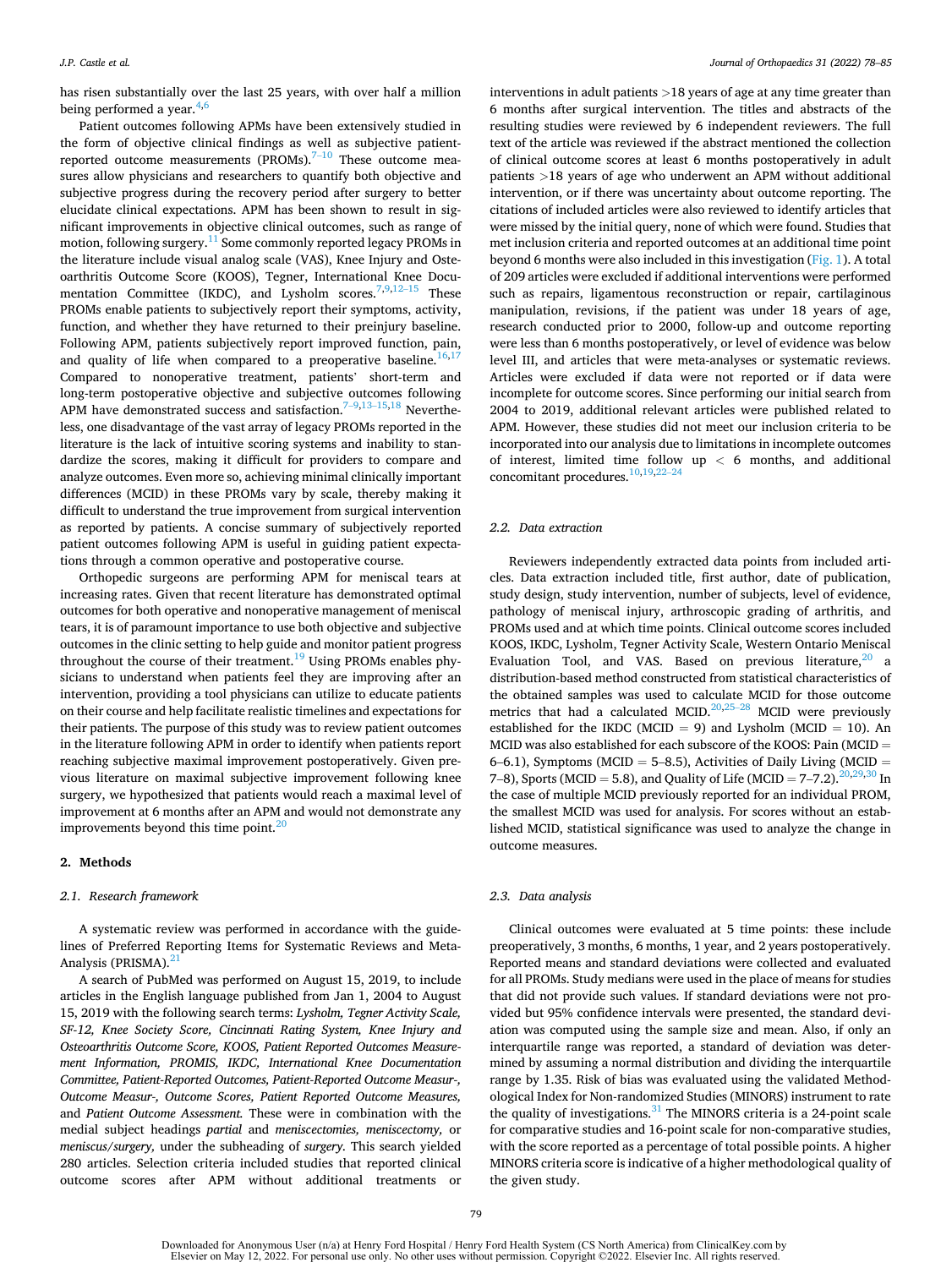# **PRISMA Flow Diagram**

**Fig. 1.** PRISMA (Preferred Reporting Items for Systematic Reviews and Meta-Analyses) flow diagram of inclusion process. A total of 209 articles were excluded if additional interventions were performed such as repairs, ligamentous reconstruction or repair, cartilaginous manipulation, revisions, if the patient was under 18 years of age, research conducted prior to 2000, follow-up and outcome reporting were less than 6 months postoperatively, or level of evidence was below level III, and articles that were metaanalyses or systematic reviews. Articles were excluded if data were not reported or if data were incomplete for outcome scores.

<span id="page-4-0"></span>

# *2.4. Statistical analysis*

Weighted averages were calculated and compared among different time points using mixed model methods. Within the mixed model method, the individual studies were considered the random effect and the time point was considered the fixed effect. When computing the weighted averages, inverse variance weights were used in these models which corresponds to studies with larger sample sizes and smaller variances receiving larger weights in the analysis. Comparisons were made using repeated-measures models, with results given as least squares (adjusted) means and standard errors, utilizing a Tukey-Kramer P value correction to adjust for multiple comparisons where appropriate. Statistical significance was set at P *<* 0.05. All analyses were performed using SAS Version 9.4 (SAS Institute Inc).

| Table 1                                 |  |  |  |
|-----------------------------------------|--|--|--|
| Studies included in the final analysis. |  |  |  |

| Author                       | Year | Journal                 | Study Design       | Single vs. Multi-Center | Country              | Level of Evidence |
|------------------------------|------|-------------------------|--------------------|-------------------------|----------------------|-------------------|
| Haviv <sup>27</sup>          | 2016 | Arch Orthop Trauma Surg | Prospective cohort | Single                  | Israel               | 2                 |
| Herrlin <sup>28</sup>        | 2007 | <b>KSSTA</b>            | <b>RCT</b>         | Single                  | Sweden               |                   |
| Sihvonen <sup>29</sup>       | 2018 | Ann Rheum Dis           | <b>RCT</b>         | Multi                   | Finland              |                   |
| Roos <sup>30</sup>           | 2018 | <b>BMJ</b> Open         | <b>RCT</b>         | Multi                   | Denmark              |                   |
| Haviv <sup>31</sup>          | 2017 | J Knee Surg             | Prospective cohort | Single                  | Israel               | 3                 |
| van de Graaf <sup>17</sup>   | 2018 | <b>JAMA</b>             | <b>RCT</b>         | Multi                   | Netherlands          |                   |
| Havi $v^{32}$                | 2015 | Orthopedics             | Prospective cohort | Single                  | Israel               | 3                 |
| Filardo <sup>33</sup>        | 2016 | <b>AJSM</b>             | <b>RCT</b>         | Single                  | Italy                |                   |
| Lizaur-Utrilla <sup>34</sup> | 2019 | <b>AJSM</b>             | Prospective cohort | Single                  | Spain                | $\overline{2}$    |
| Thorlund <sup>35</sup>       | 2017 | BMJ                     | Prospective cohort | Multi                   | Denmark              | $\mathbf{2}$      |
| Katz <sup>36</sup>           | 2013 | N Engl J Med            | <b>RCT</b>         | Multi                   | <b>United States</b> |                   |
| Kise <sup>37</sup>           | 2018 | <b>KSSTA</b>            | <b>RCT</b>         | Single                  | Norway               | 2                 |

Randomized Controlled Trial (RCT); Knee Surg Sports Traumatol Arthrosc (KSSTA); Am J Sports Med (AJSM).

Downloaded for Anonymous User (n/a) at Henry Ford Hospital / Henry Ford Health System (CS North America) from ClinicalKey.com by<br>Elsevier on May 12, 2022. For personal use only. No other uses without permission. Copyright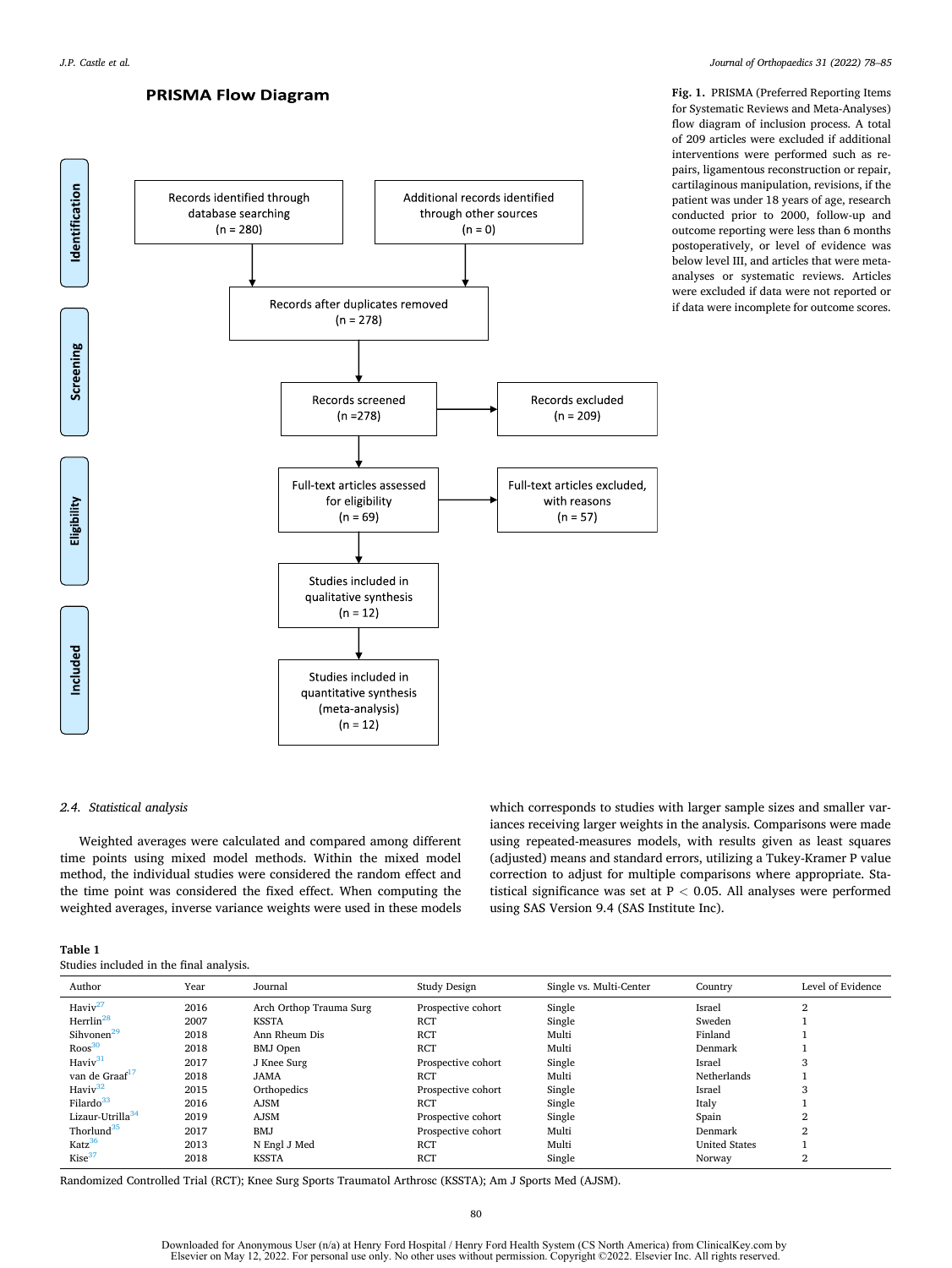#### **3. Results**

# *3.1. Study selection and study bias*

The systematic review yielded 280 potential articles. Following the application of inclusion and exclusion criteria, 12 studies were included in the final analysis ([Table 1\)](#page-4-0).<sup>[18,](#page-8-0)32–42</sup> MINORS (Methodological index for non-randomized studies) criteria was used to evaluate nonrandomized studies. Of the 12 studies, 4 were comparative studies and 2 were noncomparative studies. The mean MINORS criteria score for comparative studies was 20.75 (20–22) and 13.5 (13–14) for noncomparative studies.

# *3.2. Study characteristics*

A total of 1663 participants were included, 1033 (62%) were male and 630 (38%) were female. The mean age was  $49.2 \pm 6.3$  years old. Participant demographics are demonstrated in Table 2.

# *3.3. KOOS*

Six studies were found to meet the inclusion criteria for analysis of KOOS scores.<sup>[33,35,3](#page-9-0)8–40,43,44</sup> Among these 6 studies for KOOS, there were 9 individual groups of patients that had an APM that contributed results to the models. At the 6-month time point for all scores except pain, there was only 1 group that had measurements available at this time point. The weighted means and standard errors for the KOOS subscores at each of the 5 time points are depicted in [Table 3](#page-6-0)A. The mean differences between the time points for these measures and the corresponding p-values are given in [Table 3](#page-6-0)B.

Statistically significant improvements were demonstrated from scores reported preoperatively to scores at 2–3 months in all KOOS subcategories. Among the KOOS subscores, Pain, Symptoms, Activities

#### **Table 2**

Pooled patient characteristics and data of included studies.

|                               | n (%) or Mean (SD) |
|-------------------------------|--------------------|
| Levels of evidence $(n = 12)$ |                    |
| 1                             | 6(50%)             |
| $\overline{2}$                | 4 (33%)            |
| 3                             | 2(67%)             |
| Study design                  |                    |
| Prospective cohort            | 5(42%)             |
| Randomized controlled trial   | 7 (58%)            |
| Center type                   |                    |
| Single                        | 7(58%)             |
| Multi-center                  | 5(42%)             |
| Age, year                     | 49.2 (6.3)         |
| Sex                           |                    |
| Male                          | 1033 (62%)         |
| Female                        | 630 (38%)          |
| Body mass index, $kg/m2$      | 27.1(1.4)          |
| Tear pattern $(n = 982)$      |                    |
| Longitudinal                  | 129 (13%)          |
| Radial                        | 78 (8%)            |
| Horizontal                    | 119 (12%)          |
| Horizontal flap               | 45 (5%)            |
| Vertical flap                 | 155 (16%)          |
| Complex                       | 394 (40%)          |
| Bucket handle                 | 62 (6%)            |
| Meniscal tear ( $n = 1203$ )  |                    |
| Medial                        | 961 (80%)          |
| Lateral                       | 210 (17%)          |
| Both                          | 32 (3%)            |
| Kl Grade ( $n = 694$ )        |                    |
| $\mathbf 0$                   | 266 (38%)          |
| $\mathbf{1}$                  | 291 (42%)          |
| $\overline{2}$                | 86 (12%)           |
| 3                             | 51 (7%)            |

SD, standard deviation.

of Daily Living, and Sports did not demonstrate a significant improvement after 2–3 months ([Table 3B](#page-6-0)). While changes from the preoperative time point were seen in scores at the 6-month, 1-year, and 2-years marks, only the Quality of Life subscore demonstrated statistically significant changes up to 2 years from other time points. It should be noted that the mean differences that were found to be statistically significant also exceeded the given MCID values in the literature. $20,29,30$  $20,29,30$ 

#### *3.4. Lysholm*

When evaluating Lysholm scores, 5 studies met the inclusion criteria.32–[34,36,37 Across the 5 studies there were 7 individual groups of](#page-9-0)  patients that underwent an APM. The weighted means and standard errors are presented in [Table 4](#page-6-0)A and the mean differences with corre-sponding p-values in [Table 4B](#page-6-0). It was found that preoperative Lysholm scores were significantly lower than the 2-month, 1- and 2-year follow-ups. No significant improvement was seen relative to 2–3 months postoperatively indicating no significant improvement beyond 3 months postoperatively. The mean differences that were statistically significant did exceed the given MCID value values in the literature. $20,29,30$  $20,29,30$ 

# *3.5. IKDC*

Only 2 studies met inclusion criteria for the evaluation of IKDC scores.<sup>12,38</sup> Among the 2 studies, there were 3 groups of patients who had an APM. [Tables 4](#page-6-0)A and 4B demonstrate mean difference and progression of IKDC scores across 2-year follow-up. No statistically significant difference was seen between IKDC scores at any given time point.

#### *3.5.1. Tegner*

Two studies were included in the analysis of Tegner scores.<sup>33,38</sup> Across both studies there was a total of 2 groups who underwent an APM. [Tables 4](#page-6-0)A and 4B depict the mean difference and progression of reported scores up to 6 months postoperatively. There was no significant difference found between any time points.

# *3.6. VAS*

A total of 5 studies were included in the analysis of VAS scores[.7,8,13,15,16 Across all 5 studies there were 8 individual groups of](#page-8-0)  patients who had an APM. [Tables 4](#page-6-0)A and 4B depict the mean difference and progression of VAS scores spanning a 2-year follow up. Preoperative VAS scores were significantly lower than VAS scores at all postoperative time points (P *<* 0.01). No significant difference was seen beyond 3 months postoperatively.

## **4. Discussion**

The present systematic review aimed to evaluate when patients report maximal subjective improvement following arthroscopic partial meniscectomy. This pooled analysis of 12 studies found that patients achieved clinically significant improvement by 3 months after APM, while incremental improvement in subsequent timepoints did not reach clinical significance thereafter. Specifically, the weighted means exceed the established MCID values in the literature for KOOS, Lysholm, and VAS scores at 3 months after APM compared to preoperatively, while no differences were found for IKDC and Tegner scores. However, additional clinically important differences were not found beyond 3 months after surgery for these legacy PROMs. These findings suggest that patients with meniscal tears experience the majority of reported subjective improvements within 3 months after APM.

For those with symptomatic meniscal tears, understanding time to symptomatic improvement after surgery is crucial to counseling patients and setting realistic expectations. Previous studies have identified that the majority of symptomatic improvements occur within the first 6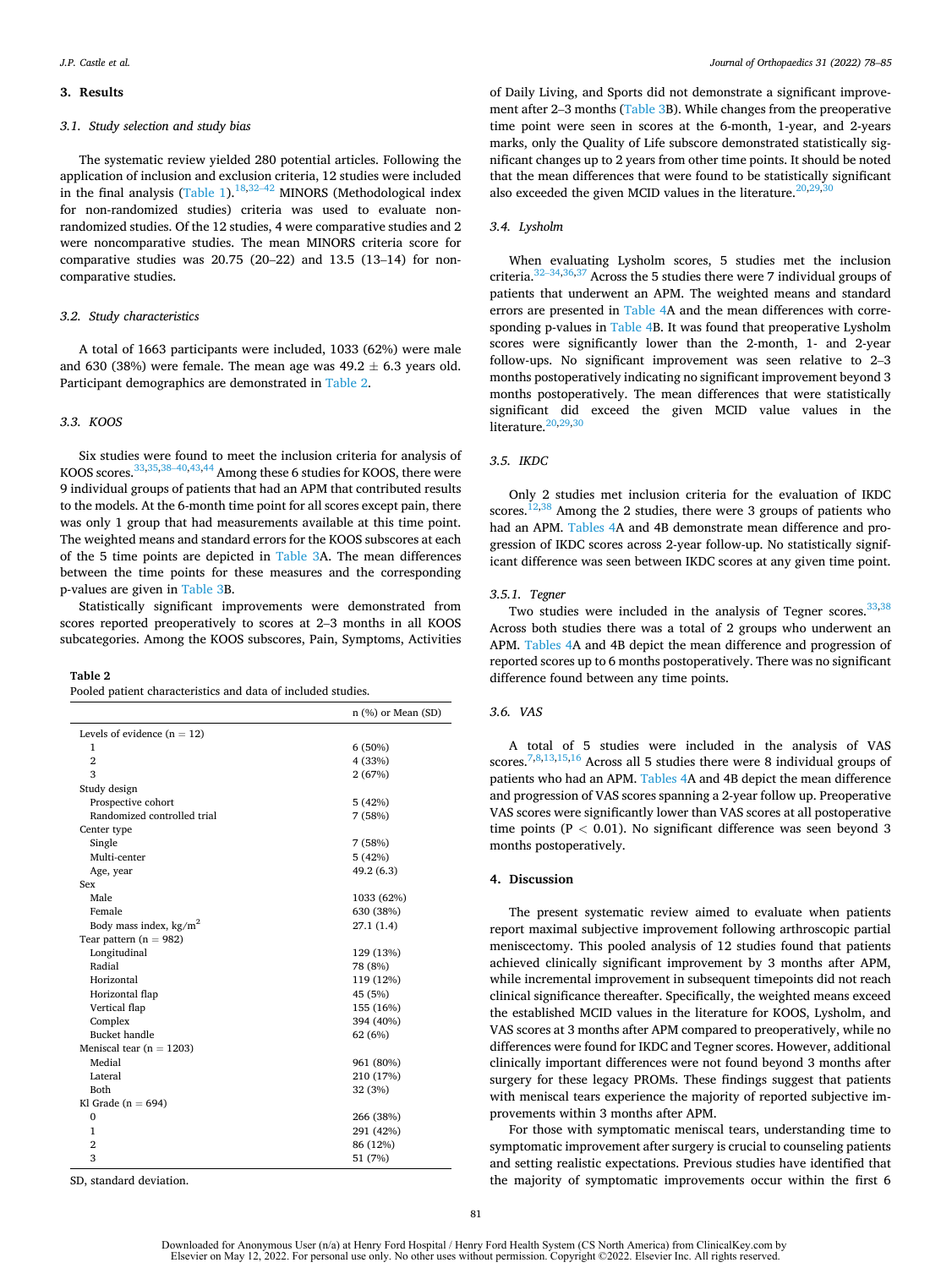#### <span id="page-6-0"></span>**Table 3A**

Weighted means and standard errors for KOOS scores.

| Pain           |           | Symptoms |           |           | ADL   |           | Sports    |           | OOL       |           |
|----------------|-----------|----------|-----------|-----------|-------|-----------|-----------|-----------|-----------|-----------|
| Time           | <b>WM</b> | SE       | <b>WM</b> | <b>SE</b> | WM    | <b>SE</b> | <b>WM</b> | <b>SE</b> | <b>WM</b> | <b>SE</b> |
| Preoperative   | 56.77     | 2.47     | 57.37     | 3.36      | 67.39 | 2.50      | 32.12     | 3.38      | 41.58     | 2.00      |
| $2-3$ months   | 75.26     | 4.10     | 79.41     | 4.17      | 87.96 | 2.50      | 56.85     | 5.07      | 53.31     | 3.24      |
| $6$ months $*$ | 81.57     | 5.85     | 89.00     | 10.85     | 84.00 | 8.48      | 70.00     | 32.11     | 69.00     | 9.64      |
| 1 year         | 76.93     | 4.13     | 74.95     | 6.12      | 82.11 | 4.23      | 50.80     | 7.03      | 57.98     | 3.97      |
| 2 years        | 82.02     | 4.20     | 75.55     | 4.64      | 85.97 | 2.88      | 57.13     | 3.85      | 74.43     | 3.00      |

ADL, activities of daily living; KOOS, Knee Injury and Osteoarthritis Outcome Score; QOL, quality of life; SE, standard error; WM, weighted mean.<br>\* For all but the pain score, the results come from only one group of patien

### **Table 3B**

KOOS scores in the postoperative time period.

|                  |                   | Pain               |             | Symptoms           |             | ADL                |               | Sports             |             | QOL                |             |
|------------------|-------------------|--------------------|-------------|--------------------|-------------|--------------------|---------------|--------------------|-------------|--------------------|-------------|
| Time Comparisons |                   | Mean<br>difference | р.<br>value | Mean<br>difference | р.<br>value | Mean<br>difference | $P-$<br>value | Mean<br>difference | р.<br>value | Mean<br>difference | р.<br>value |
| Preoperative     | $2 - 3$<br>months | 18.49              | 0.008       | 22.04              | 0.014       | 20.57              | 0.004         | 24.73              | 0.015       | 14.73              | 0.018       |
|                  | 6 months          | 24.80              | 0.007       | 31.63              | 0.0049      | 16.61              | 0.133         | 37.88              | 0.305       | 27.42              | 0.049       |
|                  | 1 year            | 20.16              | 0.005       | 17.58              | 0.065       | 14.72              | 0.040         | 18.68              | 0.074       | 16.40              | 0.021       |
|                  | 2 years           | 25.25              | 0.002       | 18.40              | 0.032       | 18.31              | 0.008         | 25.01              | 0.008       | 32.85              | 0.0008      |
| $2-3$ months     | 6 months          | 6.31               | 0.410       | 9.59               | 0.455       | $-3.96$            | 0.676         | 13.15              | 0.706       | 12.69              | 0.280       |
|                  | 1 year            | 1.67               | 0.782       | $-4.46$            | 0.580       | $-5.85$            | 0.299         | $-6.05$            | 0.523       | 1.67               | 0.760       |
|                  | 2 years           | 6.76               | 0.293       | $-3.64$            | 0.590       | $-1.99$            | 0.628         | 0.28               | 0.966       | 18.12              | 0.014       |
| 6 months         | 1 year            | $-4.64$            | 0.541       | $-14.05$           | 0.322       | $-1.89$            | 0.851         | $-19.20$           | 0.590       | $-11.02$           | 0.350       |
|                  | 2 years           | 0.45               | 0.952       | $-13.23$           | 0.324       | 1.97               | 0.836         | $-12.87$           | 0.711       | 5.43               | 0.619       |
| 1 year           | 2 years           | 5.09               | 0.420       | 0.82               | 0.920       | 3.86               | 0.492         | 6.33               | 0.473       | 16.45              | 0.029       |

ADL, activities of daily living; KOOS, Knee Injury and Osteoarthritis Outcome Score; QOL, quality of life. Statistically significant values (*p < 0.05*) are in bold.

# **Table 4A**

Weighted Means and Standard Errors for Lysholm, IKDC, Tegner and VAS scores.

|              | Lysholm   |           | <b>IKDC</b> |           | Tegner    |           | <b>VAS</b> |           |
|--------------|-----------|-----------|-------------|-----------|-----------|-----------|------------|-----------|
| Time         | <b>WM</b> | <b>SE</b> | <b>WM</b>   | <b>SE</b> | <b>WM</b> | <b>SE</b> | WM         | <b>SE</b> |
| Preoperative | 64.85     | 1.18      | 49.31       | 6.23      | 3.04      | 0.36      | 6.22       | 0.42      |
| $2-3$ months | 88.00*    | 2.54      | 70.73       | 6.34      | 3.34      | 0.20      | 1.33       | 0.47      |
| 6 months     | 84.00*    | 4.33      | 75.93       | 6.00      | 4.15      | 0.38      | 1.31       | 0.62      |
| 1 year       | 80.75     | 1.83      | 70.70*      | 9.23      |           |           | $2.10*$    | 1.03      |
| 2 years      | 80.60     | 2.03      | $71.50*$    | 7.50      |           |           | 2.28       | 0.37      |

IKDC, International Knee Documentation Committee; SE, standard error; VAS, visual analog scale; WM, weighted mean. \* The results come from only one group of patients. This may lead to skewed means and large standard errors.

 $^\dagger$  This reflects the time period of 1–2 months.

 $\dagger$  This reflects the time period of 1–3 months.

#### **Table 4B**

Difference in Weighted Means between Time Points for Lysholm, IKDC, Tegner and VAS scores.

|                  |              | Lysholm |         | <b>IKDC</b> |         | Tegner  |         | VAS                  |         |
|------------------|--------------|---------|---------|-------------|---------|---------|---------|----------------------|---------|
| Time Comparisons |              | MD      | p-value | MD          | p-value | MD      | p-value | MD                   | p-value |
| Preoperative     | $2-3$ months | 23.15   | 0.014   | 21.42       | 0.137   | $0.30*$ | 0.542   | $-4.89$              | < 0.001 |
|                  | 6 months     | 19.15   | 0.050   | 26.32       | 0.091   | 1.14    | 0.167   | $-4.91$              | 0.001   |
|                  | 1 year       | 15.90   | 0.018   | 21.39       | 0.194   |         |         | $-4.12$              | 0.013   |
|                  | 2 years      | 15.75   | 0.021   | 22.19       | 0.150   |         |         | $-3.94$              | < 0.001 |
| $2-3$ months     | 6 months     | $-4.00$ | 0.509   | 5.20        | 0.612   | $0.81*$ | 0.201   | $-0.02$ <sup>t</sup> | 0.982   |
|                  | 1 year       | $-7.25$ | 0.146   | $-0.03$     | 0.997   |         |         | 0.77                 | 0.526   |
|                  | 2 years      | $-7.40$ | 0.151   | 0.77        | 0.945   |         |         | 0.95                 | 0.173   |
| 6 months         | 1 year       | $-3.25$ | 0.560   | $-5.23$     | 0.681   |         |         | 0.79                 | 0.540   |
|                  | 2 years      | $-3.40$ | 0.551   | $-4.43$     | 0.690   |         |         | 1.57                 | 0.236   |
| 1 year           | 2 years      | $-0.15$ | 0.963   | 0.80        | 0.952   |         |         | 0.18                 | 0.876   |

IKDC, International Knee Documentation Committee; MD, mean difference; VAS, visual analog scale. \* This reflects the time period of 1–2 months.

 $^\dagger$  This reflects the time period of 1–3 months.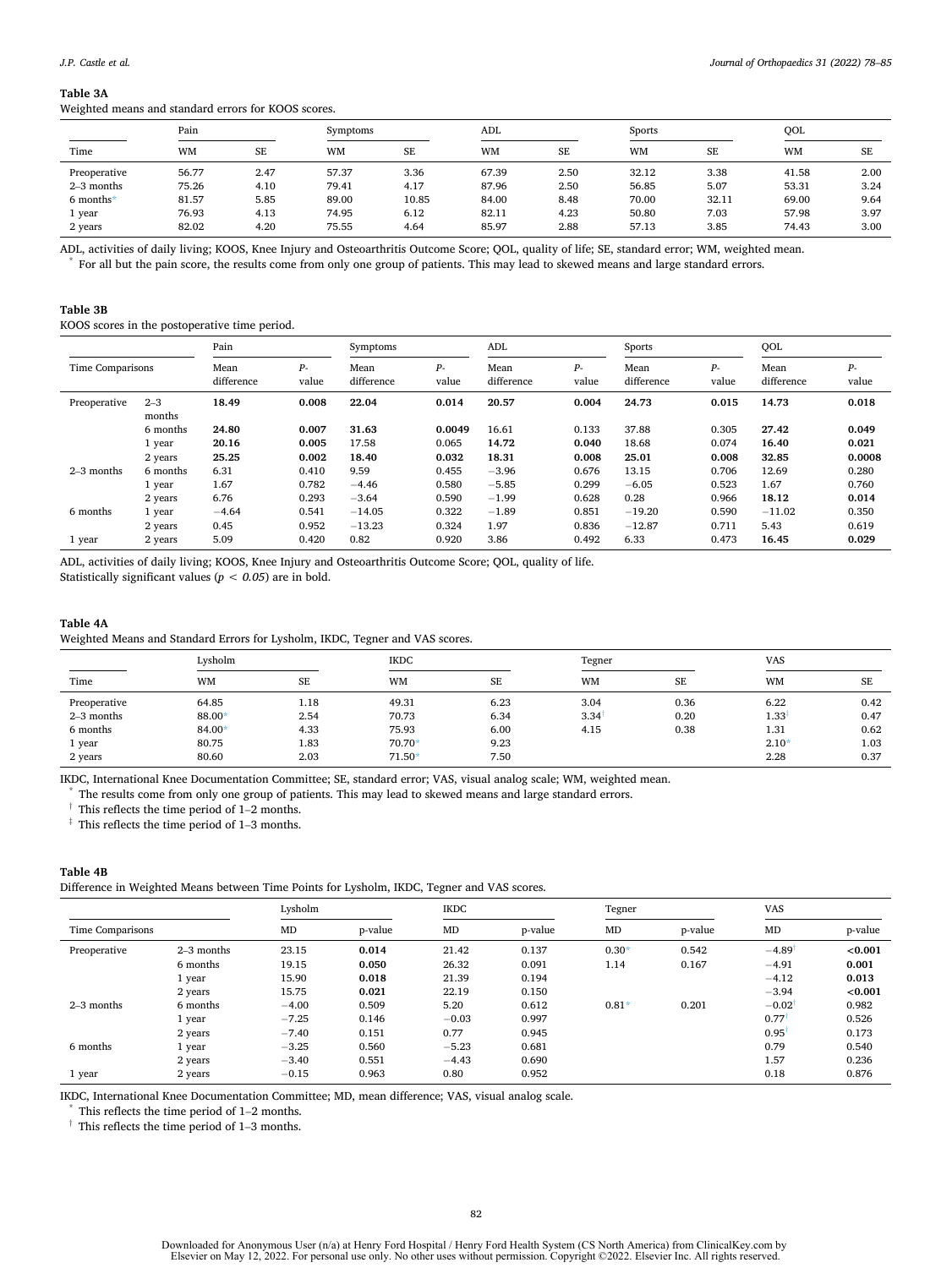months of surgery.[13,](#page-8-0)[45,](#page-9-0)[22,23,26 In a multi-center randomized control trial](#page-8-0)  examining APM versus physical therapy alone, Katz et al. found no significant differences in improvement in pain or function between the 2 groups after 6 and 12 months. $^{24}$  The majority of improvement occurred within 6 months of surgery. Beletsky and colleagues further attempted to answer this question of timing in a retrospective multivariate analysis.<sup>27</sup> Their group identified 126 patients undergoing isolated APM and found that 73%–89.7% of patients achieved MCID for KOOS scores in a median 5.68–5.78 months. Factors independently associated with delays in achieving MCID included higher preoperative scores, medial sided and root tears while older patients, complex tears, or discoid meniscus required shorter times. Not surprisingly, those with pre-existing osteoarthritis were less likely to achieve clinically significant outcomes (66.2 vs. 77.4%) as were patients older than 50 years old with arthritis. While their results delineated important factors affecting time to achieving clinically significant outcomes, their time points were limited to preoperative and 6 months. The present pooled analysis enables evaluation of a larger sample size and reveals that maximal clinical benefit occurs earlier, within 2–3 months of surgery, without substantial improvement after this time period. This collective summary of the literature provides valuable information that will benefit physicians in counseling patients on expected course of recovery, specifically in the short-term postoperatively. Additionally, while this information helps providers establish a timeframe for improvement that may be used for comparison in future study interventions, it should be noted that commonly used legacy PROMs have varying results.

Disease specific PROMs vary in performance depending on the pathology and population studied. Multiple legacy PROMs have demonstrated favorable psychometric properties in terms of validity, reliability, and responsiveness for various knee pathologies, including meniscal tears. Those included in the present analysis have been studied extensively with regards to these properties, including  $KOOS$ ,  $17–20$  $IKDC$ ,<sup>17</sup> VAS, and Lysholm and Tegner activity scores.<sup>21–23</sup> Van de Graaf and colleagues, $23$  sought to compare the properties of the IKDC and KOOS scores for those with meniscal tears. The KOOS tool demonstrated suboptimal performance relative to the IKDC in terms of internal consistency, measurement error, content validity, and the ability to measure true change. The KOOS tool exhibited significant floor and ceiling effects across its different domains. Their group ultimately recommended IKDC for assessing outcomes after APM. Interestingly in the present study, compared to preoperative scores, clinically important improvements were found for up to 2 years for almost all KOOS domains. However, the differences in the weighted means did not exceed the given MCID and therefore improvements were not observed at any time point for IKDC. These findings highlight the variability of PROM outcomes in patients with similar knee pathology and contrast the findings of van de Graaf and colleagues. It is noted this analysis includes a much larger pooled sample size of patients compared to the limited cohort of 75 patients in their study. Additionally, as suggested by the aforementioned studies, unseen floor and ceiling effects may account for undetected true clinical differences beyond 2–3 months in this analysis.

Similarly, Briggs et al. evaluated these same properties for the Lysholm knee score and Tegner activity scale in patients with meniscal tears.<sup>21</sup> Both the Lysholm and Tegner scores revealed acceptable psychometric properties, however Lysholm showed unacceptable ceiling effects greater than 30% for the limp, instability, support, and locking domains of the score while the Tegner scale only had a moderate effect size for isolated meniscal lesions. Conversely, the present study demonstrated that Lysholm scores significant changes by 3 months postoperatively and plateaued thereafter, while Tegner scores did not reach clinical significant differences postoperatively. With such variability in performance of measures and evidence of validation, $^{23}$  further studies are required to identify the ideal tool for capturing clinical progress in those with meniscal tears.

Furthermore, the findings of the present analysis must be interpreted based on the specific inclusion and exclusion criteria applied. The majority of studies featured in this analysis were from a relatively homogenous patient population that excluded severe forms of osteoarthritis or presence altogether, most concomitant procedures, and typically included middle-aged patients with irreparable meniscus tears. Franovic et al. retrospectively reviewed patients undergoing arthroscopic meniscal surgery and found that PROMIS-PF, PI, and D significantly improved after 3 months.<sup>10</sup> Individuals with preoperative PROMIS-PF scores below 34.9 led to an 82% probability of achieving MCID, as well as PROMIS-PI above 67.5 (86% probability), and PROMIS-D cutoff of 58.9% (60% probability). Their study only included outcomes up to 3 months, which excluded them from our present analysis, and excluded all patients *<*40 years old, concomitant surgeries, and did not report on tear morphology. Previous literature, however, has demonstrated that features of the tear morphology and pathology of the knee factor into recovery timelines.<sup>7,24</sup> Gowd et al. established MCID, substantial clinical benefit, and patient-acceptable symptom state for patients undergoing  $APM<sup>28</sup>$ . Their group found that tear morphology such as degenerative, medial sided, and root tears were less likely to achieve meaningful outcomes in 2 or more scores. Similarly, multiple studies have reported preoperative factors such as complex tears, meniscal extrusions, larger meniscus excisions, and femoral condyle lesions portending worse outcomes 1–5 years after APM.<sup>11,29,30</sup> Taking account of tear morphology, cartilage defects, osteoarthritis severity, additional injuries present in the knee preoperatively, patient age, and activity level are all important considerations that may significantly impact the course of recovery. Our results specifically offer insight into the timeline to recovery for patients with isolated meniscal tears without severe osteoarthritis who underwent APM, but given the inherent nature of a pooled systematic review, it was not possible to account for all potential confounding factors.

#### *4.1. Limitations*

A variety of limitations in our study must be acknowledged. MCID are established within specific patient populations. Amongst the included studies, heterogeneity in patients exists across studies and may affect the application of previously published MCIDs. To combat this, we included strict inclusion criteria that only featured patients undergoing isolated partial meniscectomy without concomitant procedures. To date, our study features the largest analysis of outcomes of at least 6 months after APM. Additionally, a mix of prospective randomized control trials and retrospective studies were analyzed, therefore limiting the overall level of evidence of this systematic review. Retrospective studies are inherently biased in patient reporting, selection, and outcomes studied. Certain PROM scores were also unavailable for various time points postoperatively, such as the Tegner activity scale, and not all PROMs were utilized in each study. This missing information may be one explanation why significance was not found for Tegner scores or IKDC at any timepoint due to limited reporting in the studies meeting inclusion criteria. We are unable to comment on the effect of previous activity level, comorbidities, nor results of athletic populations as the included studies may not generalize to all populations. Further collection of these variables in future studies will be valuable in counseling additional patient populations suffering meniscal injuries. It would have been ideal to summarize the MCID rates across the studies. However, this information was not available within the included studies and hence the mean differences were interpreted with respect to given MCID values.

#### **5. Conclusions**

Patients undergoing arthroscopic partial meniscectomy had significant mean changes in legacy PROMs by 3 months postoperatively that exceeded given minimal clinically important difference values, without further clinically important improvement reported up to 2 years postoperatively.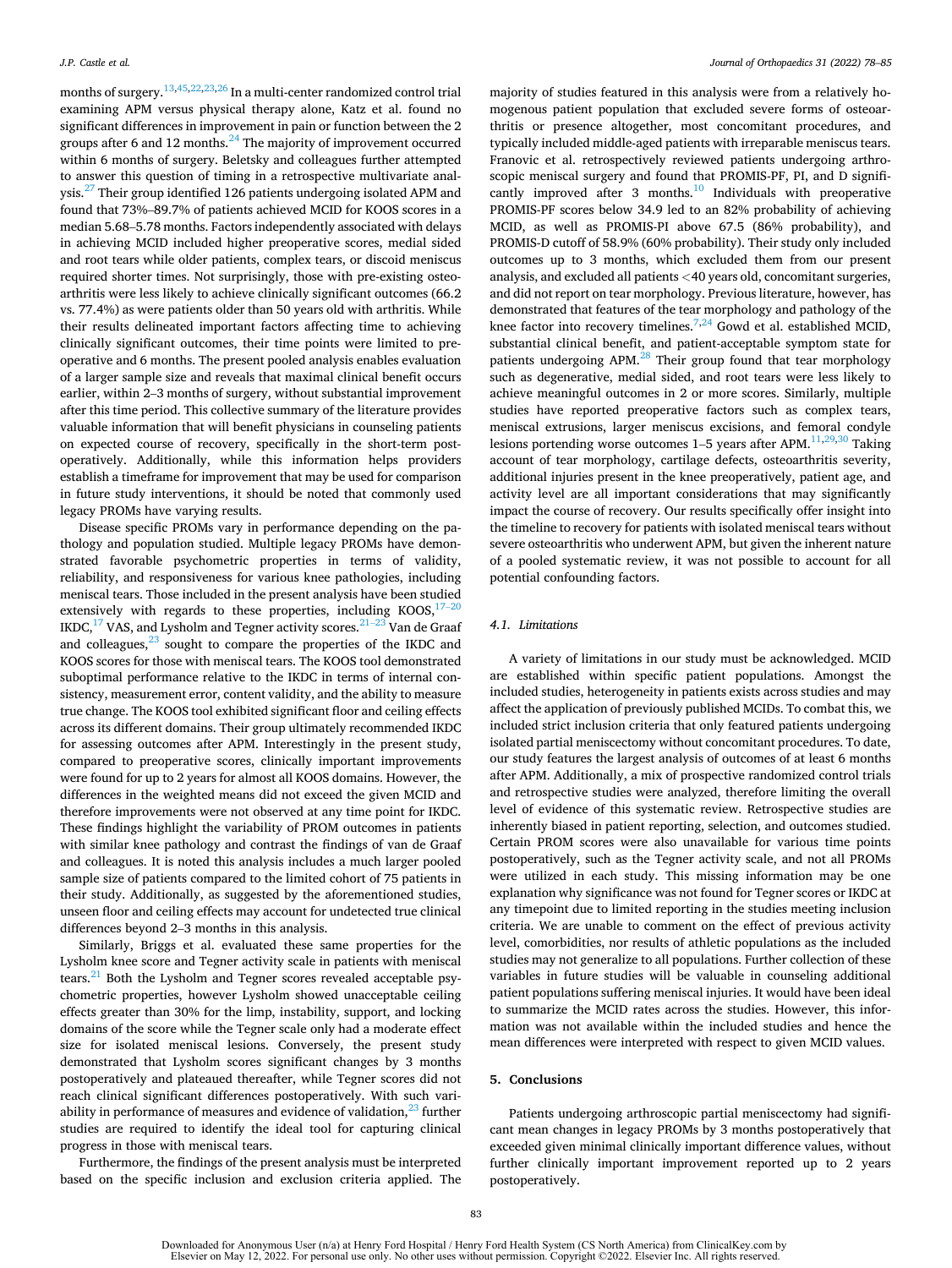#### <span id="page-8-0"></span>**Author contributions**

All authors met with the librarian, Stephanie Stebens, who assisted with performing a literature review under PRISMA guidelines. All authors agreed on final inclusion and exclusion criteria to be applied to the literature. MT, AC, and GR carried out the initial literature assessment of the abstracts and created the data extraction tool. JP, LK MA, and SD provided oversight and reviewed all selected abstracts as well as reading full texts to finalize which manuscripts were included. KO is the attending physician who reviewed the literature review protocol, the articles included and database extraction tool for final approval. All authors contributed towards:

- Substantial contributions to the conception or design of the work; or the acquisition, analysis, or interpretation of data for the work; AND
- Drafting the work or revising it critically for important intellectual content; AND
- Final approval of the version to be published; AND
- Agreement to be accountable for all aspects of the work in ensuring that questions related to the accuracy or integrity of any part of the work are appropriately investigated and resolved.
- Interpreting the statistical analysis results provided by Dr. Lonni Schultz, PhD.

All authors contributed towards drafting the manuscript and multiple revisions of the manuscript. KO approved each step of the study, reviewed the literature cited and statistical analysis requested, revised each draft of the manuscript, and provided mentorship throughout the course of the study. All authors read and approved the final manuscript.

#### **Social medial handles**

**Twitter:** @JoshCastleMD; @Lafi\_KhalilMD; @HenryFordNews; @DoctorOkoro.

**Instagram:** @jcas30; @lafi.s.khalil; @muhammad.j.abbas; @DoctorOkoro; @henryfordhealthsystem

**Institutional Review Board:** This project did not require institutional review board approval.

#### **Declaration of competing interest**

K.R.O. has received grant support from Arthrex; education payments from Arthrex, Medwest, and Smith & Nephew; consulting fees from Endo Pharmaceuticals and Smith & Nephew; nonconsulting fees from Arthrex; and hospitality payments from Stryker, Wright Medical, and Zimmer Biomet. All other authors have no financial disclosures.

#### **Acknowledgements**

The authors would like to acknowledge Stephanie Stebens, MLIS, AHIP for her assistance in literature review and methodological processes and by Dr. Lonni Schultz, PhD for providing and interpreting the statistical analysis.

# **References**

- 1 Raj MA, Bubnis MA. *[Knee Meniscal Tears. StatPearls. Treasure](http://refhub.elsevier.com/S0972-978X(22)00085-X/sref1)*. Island, FL: StatPearls [Publishing; 2021. NBK431067.](http://refhub.elsevier.com/S0972-978X(22)00085-X/sref1)
- 2 [Kurzweil PR, Cannon WD, DeHaven KE. Meniscus repair and replacement.](http://refhub.elsevier.com/S0972-978X(22)00085-X/sref2) *Sports Med Arthrosc Rev*[. 2018;26:160](http://refhub.elsevier.com/S0972-978X(22)00085-X/sref2)–164.
- 3 [Wilson PL, Wyatt CW, Romero J, Sabatino MJ, Ellis HB. Incidence, presentation, and](http://refhub.elsevier.com/S0972-978X(22)00085-X/sref3)  [treatment of pediatric and adolescent meniscal root injuries.](http://refhub.elsevier.com/S0972-978X(22)00085-X/sref3) *Orthop J Sports Med*. [2018;6, 2325967118803888.](http://refhub.elsevier.com/S0972-978X(22)00085-X/sref3)
- 4 [van de Graaf VA, Wolterbeek N, Mutsaerts EL, et al. Arthroscopic partial](http://refhub.elsevier.com/S0972-978X(22)00085-X/sref4)  [meniscectomy or conservative treatment for nonobstructive meniscal tears: a](http://refhub.elsevier.com/S0972-978X(22)00085-X/sref4) [systematic review and meta-analysis of randomized controlled trials.](http://refhub.elsevier.com/S0972-978X(22)00085-X/sref4) *Arthroscopy*. 2016;32:1855–[1865. the journal of arthroscopic](http://refhub.elsevier.com/S0972-978X(22)00085-X/sref4) & related surgery : official [publication of the Arthroscopy Association of North America and the International](http://refhub.elsevier.com/S0972-978X(22)00085-X/sref4) [Arthroscopy Association, e1854.](http://refhub.elsevier.com/S0972-978X(22)00085-X/sref4)
- 5 [Baker BE, Peckham AC, Pupparo F, Sanborn JC. Review of meniscal injury and](http://refhub.elsevier.com/S0972-978X(22)00085-X/sref5)  [associated sports.](http://refhub.elsevier.com/S0972-978X(22)00085-X/sref5) *Am J Sports Med*. 1985;13:1–4.
- 6 [Kim S, Bosque J, Meehan JP, Jamali A, Marder R. Increase in outpatient knee](http://refhub.elsevier.com/S0972-978X(22)00085-X/sref6) [arthroscopy in the United States: a comparison of National Surveys of Ambulatory](http://refhub.elsevier.com/S0972-978X(22)00085-X/sref6)  [Surgery, 1996 and 2006.](http://refhub.elsevier.com/S0972-978X(22)00085-X/sref6) *J Bone Jt Surg Am Vol*. 2011;93:994–1000.
- 7 [Beletsky A, Gowd AK, Liu JN, et al. Time to achievement of clinically significant](http://refhub.elsevier.com/S0972-978X(22)00085-X/sref7) [outcomes after isolated arthroscopic partial meniscectomy: a multivariate analysis.](http://refhub.elsevier.com/S0972-978X(22)00085-X/sref7)  *[Arthrosc Sports Med Rehabil](http://refhub.elsevier.com/S0972-978X(22)00085-X/sref7)*. 2020;2:e723–e733.
- 8 [Noorduyn JCA, Glastra van Loon T, van de Graaf VA, et al. Functional outcomes of](http://refhub.elsevier.com/S0972-978X(22)00085-X/sref8)  [arthroscopic partial meniscectomy versus physical therapy for degenerative meniscal](http://refhub.elsevier.com/S0972-978X(22)00085-X/sref8)  [tears using a patient-specific score: a randomized controlled trial.](http://refhub.elsevier.com/S0972-978X(22)00085-X/sref8) *Orthop J Sports Med*[. 2020;8, 2325967120954392](http://refhub.elsevier.com/S0972-978X(22)00085-X/sref8).
- 9 [Gowd AK, Lalehzarian SP, Liu JN, et al. Factors associated with clinically significant](http://refhub.elsevier.com/S0972-978X(22)00085-X/sref9)  [patient-reported outcomes after primary arthroscopic partial meniscectomy.](http://refhub.elsevier.com/S0972-978X(22)00085-X/sref9) *Arthroscopy*. 2019;35:1567–[1575. the journal of arthroscopic](http://refhub.elsevier.com/S0972-978X(22)00085-X/sref9) & related surgery : [official publication of the Arthroscopy Association of North America and the](http://refhub.elsevier.com/S0972-978X(22)00085-X/sref9) [International Arthroscopy Association, e1563.](http://refhub.elsevier.com/S0972-978X(22)00085-X/sref9)
- 10 [Franovic S, Kuhlmann NA, Pietroski A, et al. Preoperative patient-centric predictors](http://refhub.elsevier.com/S0972-978X(22)00085-X/sref10)  [of postoperative outcomes in patients undergoing arthroscopic meniscectomy.](http://refhub.elsevier.com/S0972-978X(22)00085-X/sref10) *Arthroscopy*[. 2021;37:964](http://refhub.elsevier.com/S0972-978X(22)00085-X/sref10)–971.
- 11 [Koch M, Memmel C, Zeman F, et al. Early functional rehabilitation after meniscus](http://refhub.elsevier.com/S0972-978X(22)00085-X/sref11) [surgery: are currently used orthopedic rehabilitation standards up to date?](http://refhub.elsevier.com/S0972-978X(22)00085-X/sref11) *Rehabil Res Pract*[. 2020;2020:3989535](http://refhub.elsevier.com/S0972-978X(22)00085-X/sref11).
- 12 [van de Graaf VA, Wolterbeek N, Scholtes VA, Mutsaerts EL, Poolman RW. Reliability](http://refhub.elsevier.com/S0972-978X(22)00085-X/sref12)  [and validity of the IKDC, KOOS, and WOMAC for patients with meniscal injuries.](http://refhub.elsevier.com/S0972-978X(22)00085-X/sref12) *Am J Sports Med*[. 2014;42:1408](http://refhub.elsevier.com/S0972-978X(22)00085-X/sref12)–1416.
- 13 [Briggs KK, Kocher MS, Rodkey WG, Steadman JR. Reliability, validity, and](http://refhub.elsevier.com/S0972-978X(22)00085-X/sref13)  [responsiveness of the Lysholm knee score and Tegner activity scale for patients with](http://refhub.elsevier.com/S0972-978X(22)00085-X/sref13)  [meniscal injury of the knee.](http://refhub.elsevier.com/S0972-978X(22)00085-X/sref13) *J Bone Joint Surg Am*. 2006;88:698–705.
- 14 [Yim JH, Seon JK, Song EK, et al. A comparative study of meniscectomy and](http://refhub.elsevier.com/S0972-978X(22)00085-X/sref14) [nonoperative treatment for degenerative horizontal tears of the medial meniscus.](http://refhub.elsevier.com/S0972-978X(22)00085-X/sref14) *Am J Sports Med*[. 2013;41:1565](http://refhub.elsevier.com/S0972-978X(22)00085-X/sref14)–1570.
- 15 [Sofu H, Oner A, Camurcu Y, Gursu S, Ucpunar H, Sahin V. Predictors of the clinical](http://refhub.elsevier.com/S0972-978X(22)00085-X/sref15)  [outcome after arthroscopic partial meniscectomy for acute trauma-related](http://refhub.elsevier.com/S0972-978X(22)00085-X/sref15)  [symptomatic medial meniscal tear in patients more than 60 years of age.](http://refhub.elsevier.com/S0972-978X(22)00085-X/sref15) *Arthroscopy*. 2016;32:1125–[1132. the journal of arthroscopic](http://refhub.elsevier.com/S0972-978X(22)00085-X/sref15) & related surgery : official [publication of the Arthroscopy Association of North America and the International](http://refhub.elsevier.com/S0972-978X(22)00085-X/sref15)  [Arthroscopy Association.](http://refhub.elsevier.com/S0972-978X(22)00085-X/sref15)
- 16 [Bernholt D, Wright RW, Matava MJ, Brophy RH, Bogunovic L, Smith MV. Patient](http://refhub.elsevier.com/S0972-978X(22)00085-X/sref16) [Reported Outcomes Measurement Information System scores are responsive to early](http://refhub.elsevier.com/S0972-978X(22)00085-X/sref16)  [changes in patient outcomes following arthroscopic partial meniscectomy.](http://refhub.elsevier.com/S0972-978X(22)00085-X/sref16) *Arthroscopy*. 2018;34:1113–[1117. the journal of arthroscopic](http://refhub.elsevier.com/S0972-978X(22)00085-X/sref16) & related surgery : [official publication of the Arthroscopy Association of North America and the](http://refhub.elsevier.com/S0972-978X(22)00085-X/sref16)  [International Arthroscopy Association](http://refhub.elsevier.com/S0972-978X(22)00085-X/sref16).
- 17 [Paxton ES, Stock MV, Brophy RH. Meniscal repair versus partial meniscectomy: a](http://refhub.elsevier.com/S0972-978X(22)00085-X/sref17)  [systematic review comparing reoperation rates and clinical outcomes.](http://refhub.elsevier.com/S0972-978X(22)00085-X/sref17) *Arthroscopy*. 2011;27:1275–[1288. the journal of arthroscopic](http://refhub.elsevier.com/S0972-978X(22)00085-X/sref17) & related surgery : official [publication of the Arthroscopy Association of North America and the International](http://refhub.elsevier.com/S0972-978X(22)00085-X/sref17)  [Arthroscopy Association.](http://refhub.elsevier.com/S0972-978X(22)00085-X/sref17)
- 18 [van de Graaf VA, Noorduyn JCA, Willigenburg NW, et al. Effect of early surgery vs](http://refhub.elsevier.com/S0972-978X(22)00085-X/sref18)  [physical therapy on knee function among patients with nonobstructive meniscal](http://refhub.elsevier.com/S0972-978X(22)00085-X/sref18)  [tears: the ESCAPE Randomized Clinical Trial.](http://refhub.elsevier.com/S0972-978X(22)00085-X/sref18) *JAMA*. 2018;320:1328–1337.
- 19 [Katz JN, Shrestha S, Losina E, et al. Five-year outcome of operative and nonoperative](http://refhub.elsevier.com/S0972-978X(22)00085-X/sref19)  [management of meniscal tear in persons older than forty-five years.](http://refhub.elsevier.com/S0972-978X(22)00085-X/sref19) *Arthritis Rheumatol*[. 2020;72:273](http://refhub.elsevier.com/S0972-978X(22)00085-X/sref19)–281.
- 20 [Agarwalla A, Puzzitiello RN, Liu JN, et al. Timeline for maximal subjective outcome](http://refhub.elsevier.com/S0972-978X(22)00085-X/sref20)  [improvement after anterior cruciate ligament reconstruction.](http://refhub.elsevier.com/S0972-978X(22)00085-X/sref20) *Am J Sports Med*. 2019; [47:2501](http://refhub.elsevier.com/S0972-978X(22)00085-X/sref20)–2509.
- 21 [Liberati A, Altman DG, Tetzlaff J, et al. The PRISMA statement for reporting](http://refhub.elsevier.com/S0972-978X(22)00085-X/sref21) systematic reviews and meta-analyses of studies that evaluate healthca [interventions: explanation and elaboration.](http://refhub.elsevier.com/S0972-978X(22)00085-X/sref21) *BMJ*. 2009;339:b2700.
- 22 [Okoroha KR, Lu Y, Nwachukwu BU, et al. How should we define clinically significant](http://refhub.elsevier.com/S0972-978X(22)00085-X/sref22)  [improvement on patient-reported outcomes measurement information system test for](http://refhub.elsevier.com/S0972-978X(22)00085-X/sref22)  [patients undergoing knee meniscal surgery?](http://refhub.elsevier.com/S0972-978X(22)00085-X/sref22) *Arthroscopy*. 2020;36:241–250.
- 23 [Bloise C, Fong B, Jeffers K, et al. Predictors of disparities in patient-reported](http://refhub.elsevier.com/S0972-978X(22)00085-X/sref23) [outcomes before and after arthroscopic meniscectomy.](http://refhub.elsevier.com/S0972-978X(22)00085-X/sref23) *J Knee Surg*. 2022.
- 24 [Bisson LJ, Kluczynski MA, Wind WM, et al. Better outcomes but No difference in joint](http://refhub.elsevier.com/S0972-978X(22)00085-X/sref24)  space narrowing at five years among patients without unstable chondral lesion [versus those with unstable chondral lesions \(Left In Situ\) at the time of arthroscopic](http://refhub.elsevier.com/S0972-978X(22)00085-X/sref24)  [partial meniscectomy.](http://refhub.elsevier.com/S0972-978X(22)00085-X/sref24) *Arthroscopy*. 2022;38:936–944.
- 25 [Nwachukwu BU, Chang B, Voleti PB, et al. Preoperative short form health survey](http://refhub.elsevier.com/S0972-978X(22)00085-X/sref25) [score is predictive of return to play and minimal clinically important difference at a](http://refhub.elsevier.com/S0972-978X(22)00085-X/sref25)  [minimum 2-year follow-up after anterior cruciate ligament reconstruction.](http://refhub.elsevier.com/S0972-978X(22)00085-X/sref25) *Am J Sports Med*[. 2017;45:2784](http://refhub.elsevier.com/S0972-978X(22)00085-X/sref25)–2790.
- 26 Rai SK, Yazdany J, Fortin PR, Aviña-Zubieta JA. Approaches for estimating minimal [clinically important differences in systemic lupus erythematosus.](http://refhub.elsevier.com/S0972-978X(22)00085-X/sref26) *Arthritis Res Ther*. [2015;17:143.](http://refhub.elsevier.com/S0972-978X(22)00085-X/sref26)
- 27 Darrith B, Khalil LS, Franovic S, et al. Preoperative patient-reported outcome [measurement information system global health scores predict patients achieving the](http://refhub.elsevier.com/S0972-978X(22)00085-X/sref27)  [minimal clinically important difference in the early postoperative time period after](http://refhub.elsevier.com/S0972-978X(22)00085-X/sref27) [total knee arthroplasty.](http://refhub.elsevier.com/S0972-978X(22)00085-X/sref27) *J Am Acad Orthop Surg*. 2021.
- 28 [Khalil LS, Darrith B, Franovic S, Davis JJ, Weir RM, Banka TR. Patient-reported](http://refhub.elsevier.com/S0972-978X(22)00085-X/sref28)  [outcomes measurement information system \(PROMIS\) global health short forms](http://refhub.elsevier.com/S0972-978X(22)00085-X/sref28)  [demonstrate responsiveness in patients undergoing knee arthroplasty.](http://refhub.elsevier.com/S0972-978X(22)00085-X/sref28) *J Arthroplasty*. [2020;35:1540](http://refhub.elsevier.com/S0972-978X(22)00085-X/sref28)–1544.